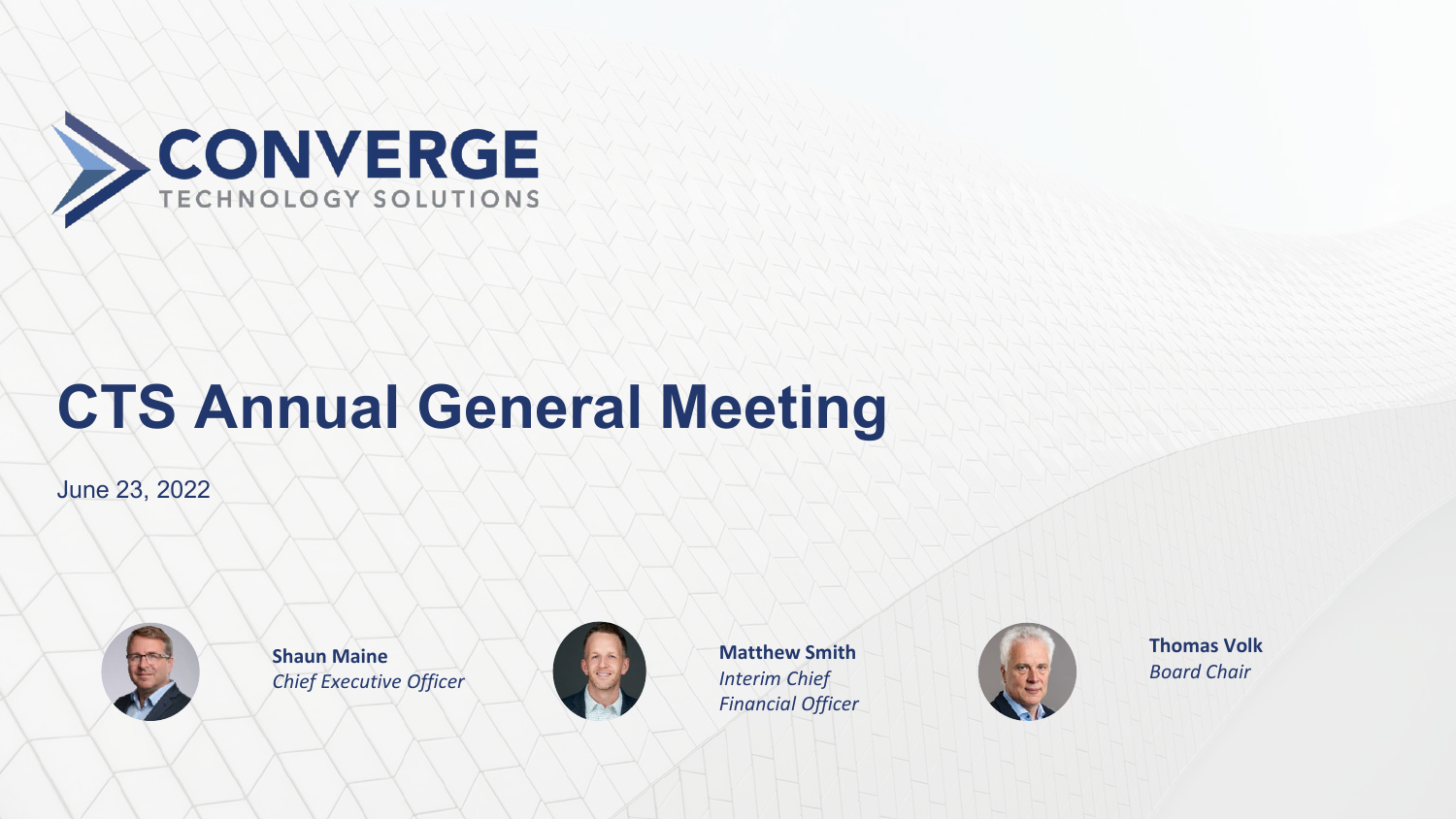# **Disclaimer**

CAUTIONARY NOTE REGARDING FORWARD-LOOKING INFORMATION: The information contained in this presentation has been prepared by Converge Technology Solutions ("Converge" or the "Company"). This presentation includes information, statements, beliefs and opinions which are forward-looking, and which reflect current estimates, expectations and projections about future events. Statements containing the words "believe", "expect", "intend", "should", "seek", "anticipate", "will", "positioned", "project", "risk", "plan", "may", "estimate" or, in each case, their negative and words of similar meaning are intended to identify forward-looking statements looking statements relate to, among other things, the Company's objectives and strategy, acquisition and expansion plans, future cash flows, financial condition, operating performance and demand for services. By their natu forward-looking statements involve a number of known and unknown risks, uncertainties and assumptions concerning, among other things, the Company's anticipated business strategies, anticipated trends in the Company's business and anticipated market share, that could cause actual results or events to differ materially from those expressed or implied by the forward-looking statements. The foregoing and other material risks and uncertaint discussed in our public filings at www.sedar.com, including in our management discussion & analysis ("MD&A") that accompanies the financial statements for the year ended December 31, 2021 and our annual information form for the year ended December 31, 2021 filed under the Company's profile on SEDAR at www.sedar.com. These risks, uncertainties and assumptions could adversely affect the outcome and financial effects of the plans and events described herein. In addition, even if the outcome and financial effects of the plans and events described herein are consistent with the forward-looking statements contained in this presentation, those results or developm may not be indicative of results or developments in subsequent periods. Although Converge has attempted to identify important risks and factors that could cause actual actions, events or results to differ materially from t described in forward-looking information, there may be other factors and risks that cause actions, events or results not to be as anticipated, estimated or intended. Forward-looking information contained in this presentati based on the Company's current estimates, expectations and projections, which the Company believes are reasonable as of the date hereof. The Company can give no assurance that these estimates, expectations and projections will prove to have been correct. Readers should not place undue reliance on forward-looking statements, which are based on the information available as of the date hereof. Forward-looking statements contained in this presentation are made as of the date hereof and, except as required by applicable law, the Company assumes no obligation to update or revise them to reflect new events or circumstances.

Historical statements contained in this presentation regarding past trends or activities should not be taken as a representation that such trends or activities will continue in the future. In this regard, certain financial contained herein has been extracted from, or based upon, information available in the public domain and/or provided by the Company. In particular, historical results should not be taken as a representation that such trends continue or be replicated in the future. No statement in this presentation is intended to be nor may be construed as a profit forecast.

CAUTIONARY NOTE REGARDING FUTURE-ORIENTED FINANCIAL INFORMATION: To the extent any forward-looking information in this presentation constitutes "future-oriented financial information" or "financial outlooks" within the meaning of applicable Canadian securities laws, such information is being provided to demonstrate the anticipated market penetration and the reader is cautioned that this information may not be appropriate for any other purpose and the reader should not place undue reliance on such future-oriented financial information and financial outlooks. Future-oriented financial information and financial information and financial outlooks, as with f generally, without limitation, based on the assumptions and subject to the risks set out above under the heading "Cautionary Note Regarding Forward-Looking Information". Converge's actual financial position and results of operations may differ materially from management's current expectations and, as a result, Converge's revenue and expenses may differ materially from the revenue and expenses profiles provided in this document. Such information is presented for illustrative purposes only and may not be an indication of Converge's actual financial position or results of operations. .

USE OF NON-IFRS MEASURES AND RATIOS: Converge's audited annual consolidated financial statements have been prepared in accordance with International Financial Reporting Standards ("IFRS") as issued by the International Accounting Standards Board and the accounting policies we adopted in accordance with IFRS. In this presentation, management has used certain terms, including "Adjusted earnings before interest, taxes, depreciation and amortization (Adjusted EBITDA)" and "Earnings before interest, taxes, depreciation and amortization (EBITDA)", Gross Revenue, Organic Growth, adjusted earnings per share ("Adjusted EPS") and Adjusted Free Cash Flow and Adjusted Free Cash Flow Conversion, which are not recognized under IFRS and do not have a standardized meaning under IFRS. Converge's method of calculating such non-IFRS measures and ratios may differ from methods used by other companies and therefore may not be comparable to similar measures presented by other companies. The Company refers to the non-IFRS measures and ratios because certain investors may use this information to assess the Company's performance and also determine the Company's ability to generate cash flow. Such non-IFRS measures and ratios are furnished to provide additional information and should not be considered in isolation as a substitute for measures of performance prepared in accordance with IFRS and is not necessarily indicative of operating costs presented under IFRS. A full description of these non-IFRS measures and ratios and reconciliation such non-IFRS measures an ratios can be found in the MD&A that accompanies the financial statements for the year ended December 31, 2021 and filed under the Company's profile on SEDAR at [www.sedar.com](http://www.sedar.com/)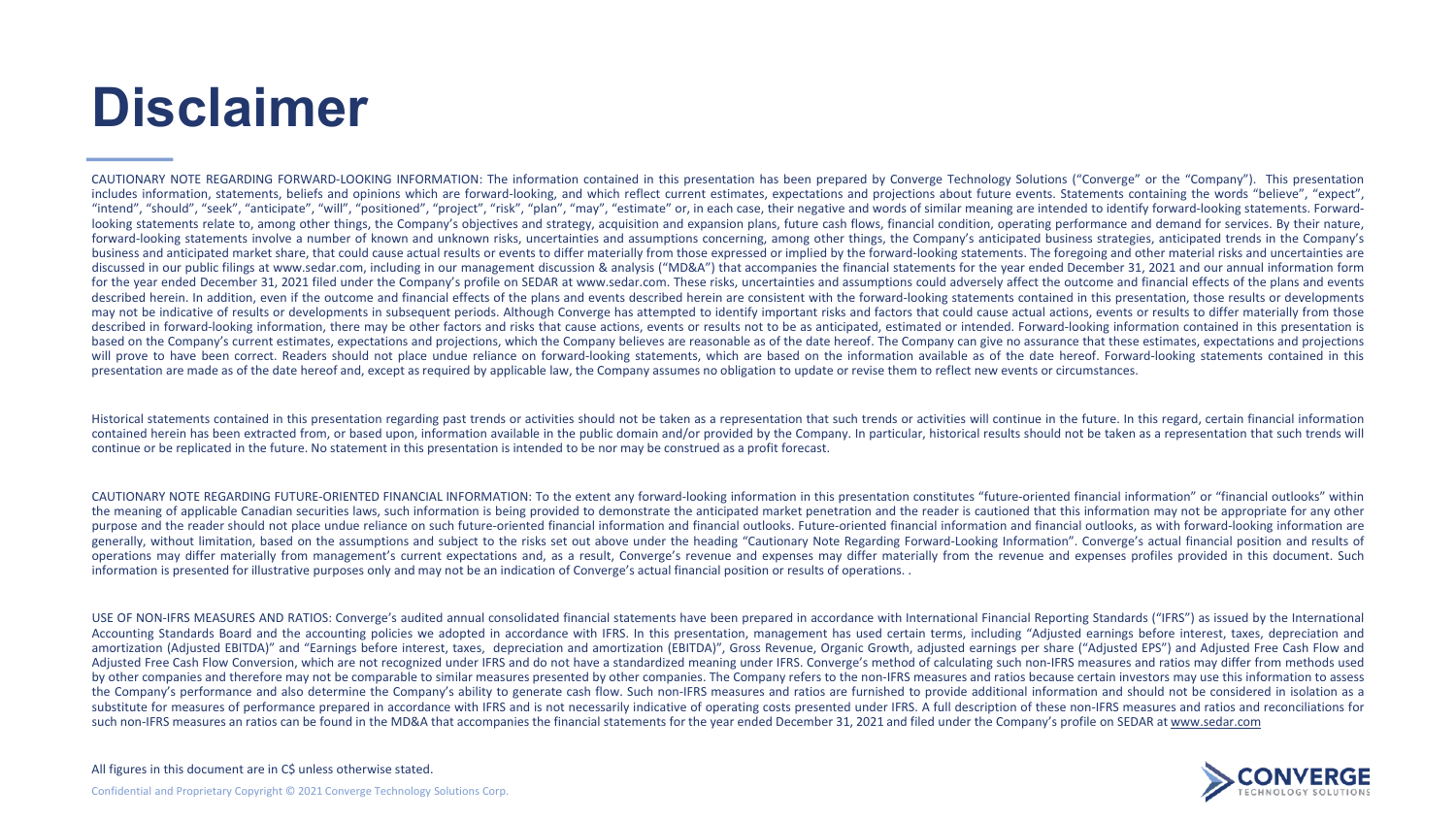

| 2021 Financial<br><b>Year Highlights</b> | 83%<br>Adj. FCF <sup>1</sup><br>Adj. FCF<br>Conversion <sup>1</sup><br>\$78 M | Q4'21 Adj EPS <sup>1</sup><br>\$0.12 | FY21 Adj EPS <sup>1</sup><br>$+26%$<br>$Y$ -0- $Y$<br>\$0.35 |
|------------------------------------------|-------------------------------------------------------------------------------|--------------------------------------|--------------------------------------------------------------|
| \$1.5B                                   | \$345.7M                                                                      | <b>\$94M</b>                         | \$2.3B                                                       |
| <b>Net</b><br><b>Revenue</b>             | <b>Gross</b><br><b>Profit</b>                                                 | Adj.<br>EBITDA <sup>1</sup>          | <b>Pro Forma</b><br>Gross Revenue <sup>1</sup>               |
|                                          |                                                                               |                                      |                                                              |
| 49%<br><b>3 YR CAGR</b>                  | 57%<br><b>3 YR CAGR</b>                                                       | 79%<br><b>3 YR CAGR</b>              | 9.6%<br><b>Gross Revenue</b><br>Organic Growth <sup>1</sup>  |

1Non-IFRS measures. Refer to definition and reconciliation to nearest IFRS measure provided in appendix to this presentation.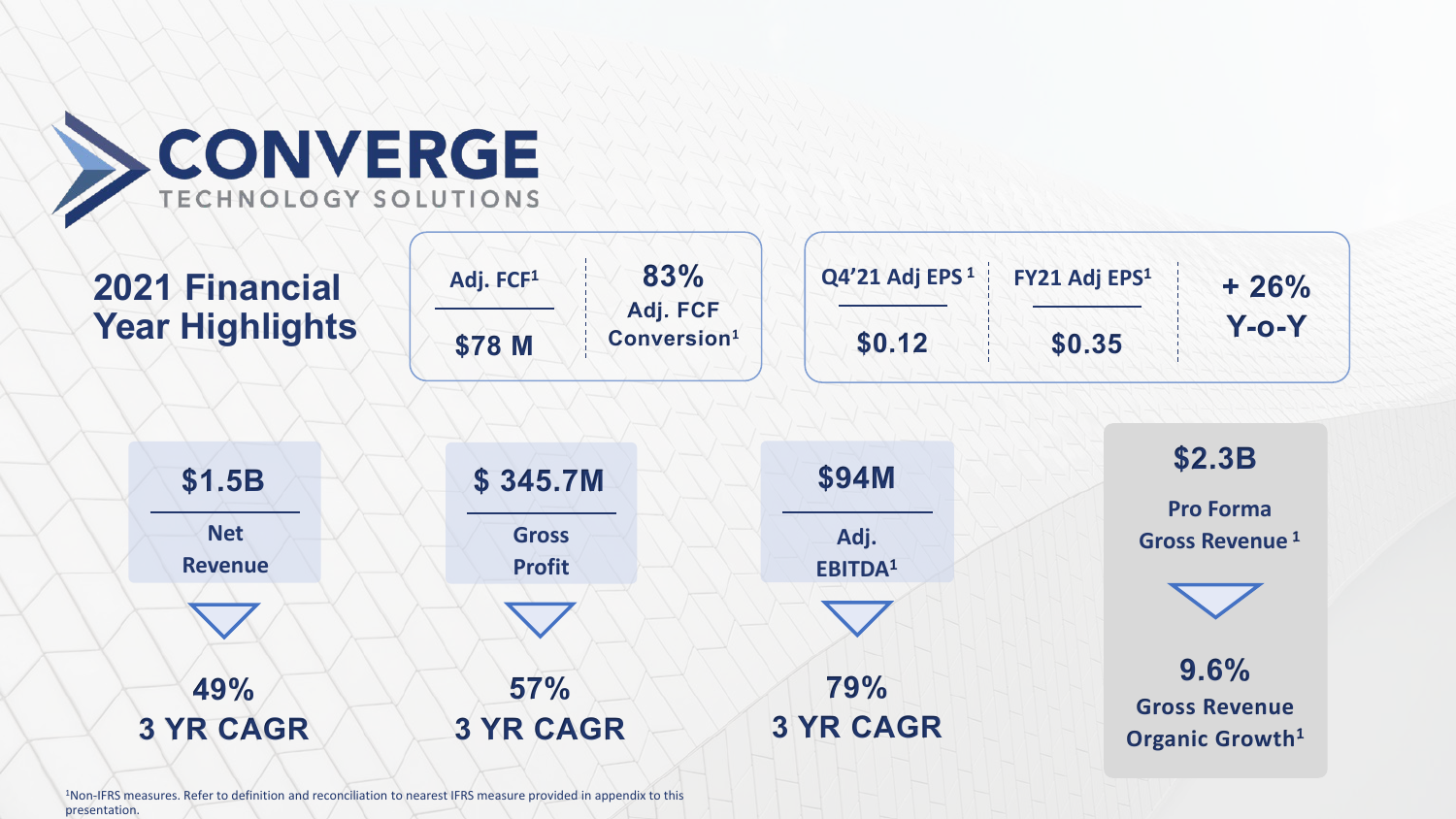### **Converge Historical Equity Financings**

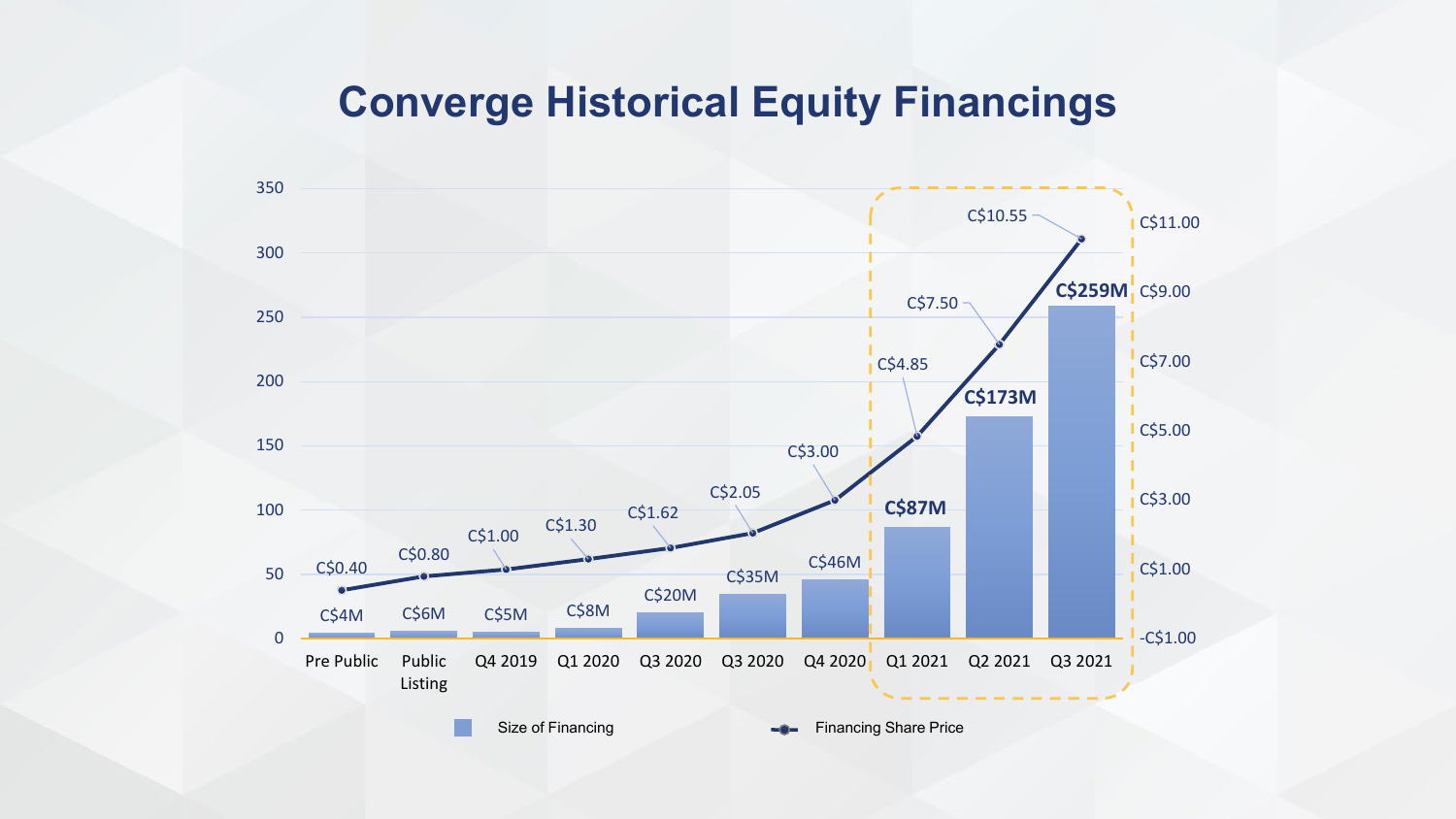### Acquired FY21 Gross Revenue<sup>1\*</sup> & Adjusted EBITDA<sup>1\*</sup>



may not be comparable to similar measures presented by other companies. Refer to definitions in appendix to presentation.

\*Excludes ExactlyIT and Portage Cybertech's acquisitions. \*\*As announced and disclosed per the Company's acquisition press releases 5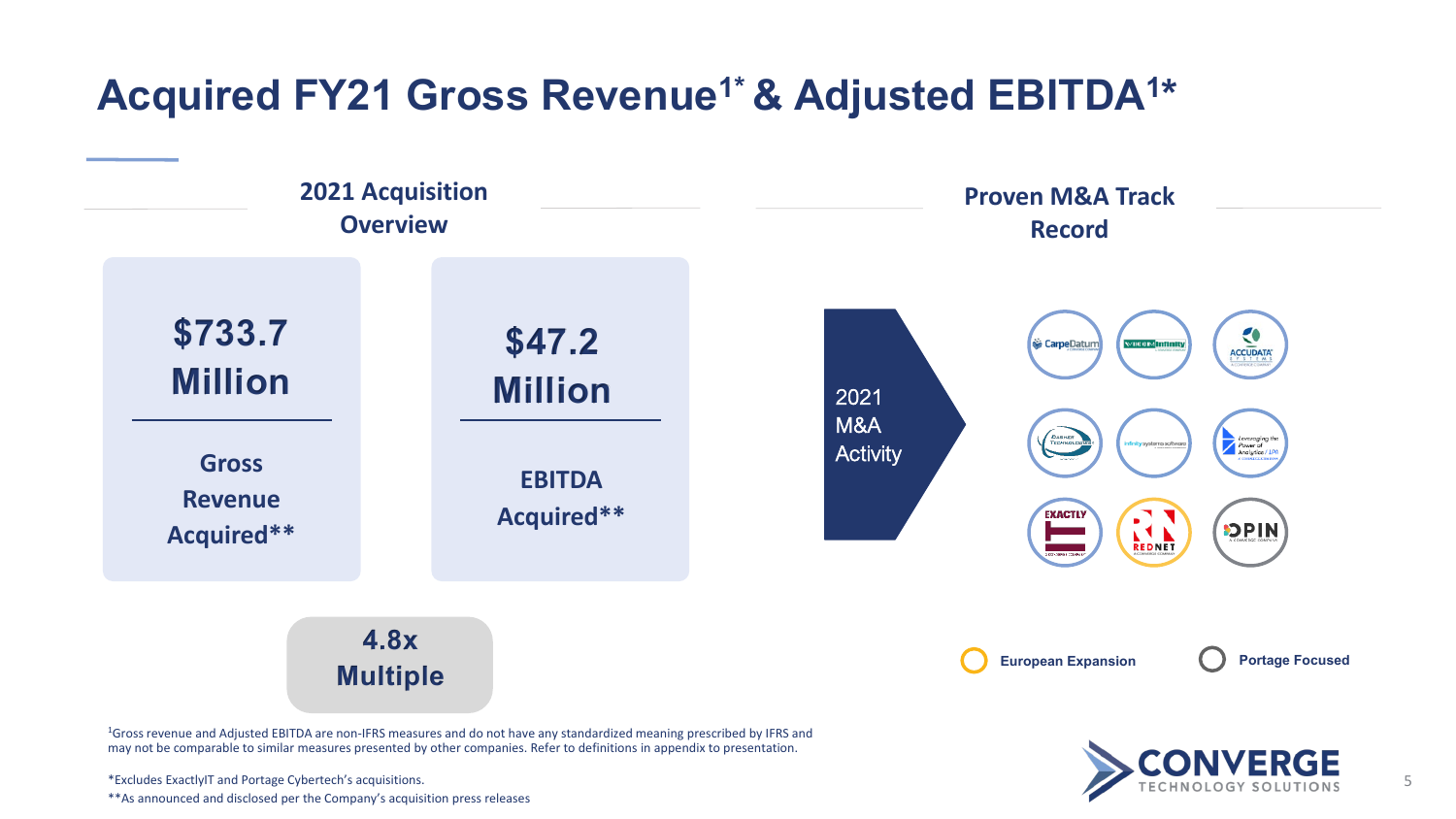# **Continued Execution of 4-Phase Plan**

| <b>Phase 1</b><br><b>Broad Geographical</b><br><b>Coverage</b><br>2018                          | Built national footprint across the U.S. and Canada<br>through nine acquisitions since Oct. 2017<br>Developed national managed services and other<br>recurring revenue offerings                                                                                | (in CS)<br>$\sim$ \$545M<br>Pro Forma Run-Rate<br>Revenue | <b>Actual Results</b><br>$\sim$ \$23M<br>Pro Forma Run-Rate<br>Adj. EBITDA          | $\sim$ \$75M*<br>Annualized<br><b>Recurring Revenue</b>  |
|-------------------------------------------------------------------------------------------------|-----------------------------------------------------------------------------------------------------------------------------------------------------------------------------------------------------------------------------------------------------------------|-----------------------------------------------------------|-------------------------------------------------------------------------------------|----------------------------------------------------------|
| <b>Phase 2</b><br><b>Enabling Hybrid IT &amp;</b><br><b>Cross-Sell</b><br>2019 / 2020           | Continue M&A strategy to expand coverage into the 30+<br>$\bullet$<br>largest U.S. cities<br>Strengthen national managed services and other<br>recurring revenue offerings across acquired businesses                                                           | $\sim$ \$1.0B<br>Pro Forma Run-Rate<br>Revenue            | Targeted Pro Forma<br>Results*<br>$\sim$ \$50M<br>Pro Forma Run-Rate<br>Adj. EBITDA | $\sim$ \$140M*<br>Annualized<br><b>Recurring Revenue</b> |
| <b>Phase 3</b><br><b>Cost Synergy</b>                                                           | Further enhance scale with larger acquisitions across<br><b>North America</b><br>Continued cross-sell opportunities within existing<br>$\bullet$<br>customer base                                                                                               | $$2.0B+$                                                  | Targeted Pro Forma<br>Results*<br>$$100 - 200M$$                                    | $$240M+*$                                                |
| <b>Realization</b><br>2020 / 2021                                                               | Fully integrate back office ERP and focus on additional<br>٠<br>cost take-out opportunities                                                                                                                                                                     | Pro Forma Run-Rate<br>Revenue                             | Pro Forma Run-Rate<br>Adj. EBITDA                                                   | Annualized<br><b>Recurring Revenue</b>                   |
| <b>Phase 4</b><br><b>European Expansion</b><br>& Managed Services<br>$2022 - 2025$              | Continue to acquire 3-5 companies in North America<br>(C\$400 million annually)<br>Further enhance scale across Europe with 3-5<br>acquisitions per year (€400 million annually)<br>Grow Software and Services to 60% of Revenue,<br>including managed services | $$5.0B+$<br>Pro Forma Run-Rate<br>Revenue                 |                                                                                     | \$500M<br>Pro Forma Run-Rate<br>Adj. EBITDA              |
| Note: *Annualized Gross Recurring Revenue<br>$\frac{1}{1}$ = Approx. Targeted Pro Forma Results |                                                                                                                                                                                                                                                                 |                                                           |                                                                                     |                                                          |

and the control of the control of the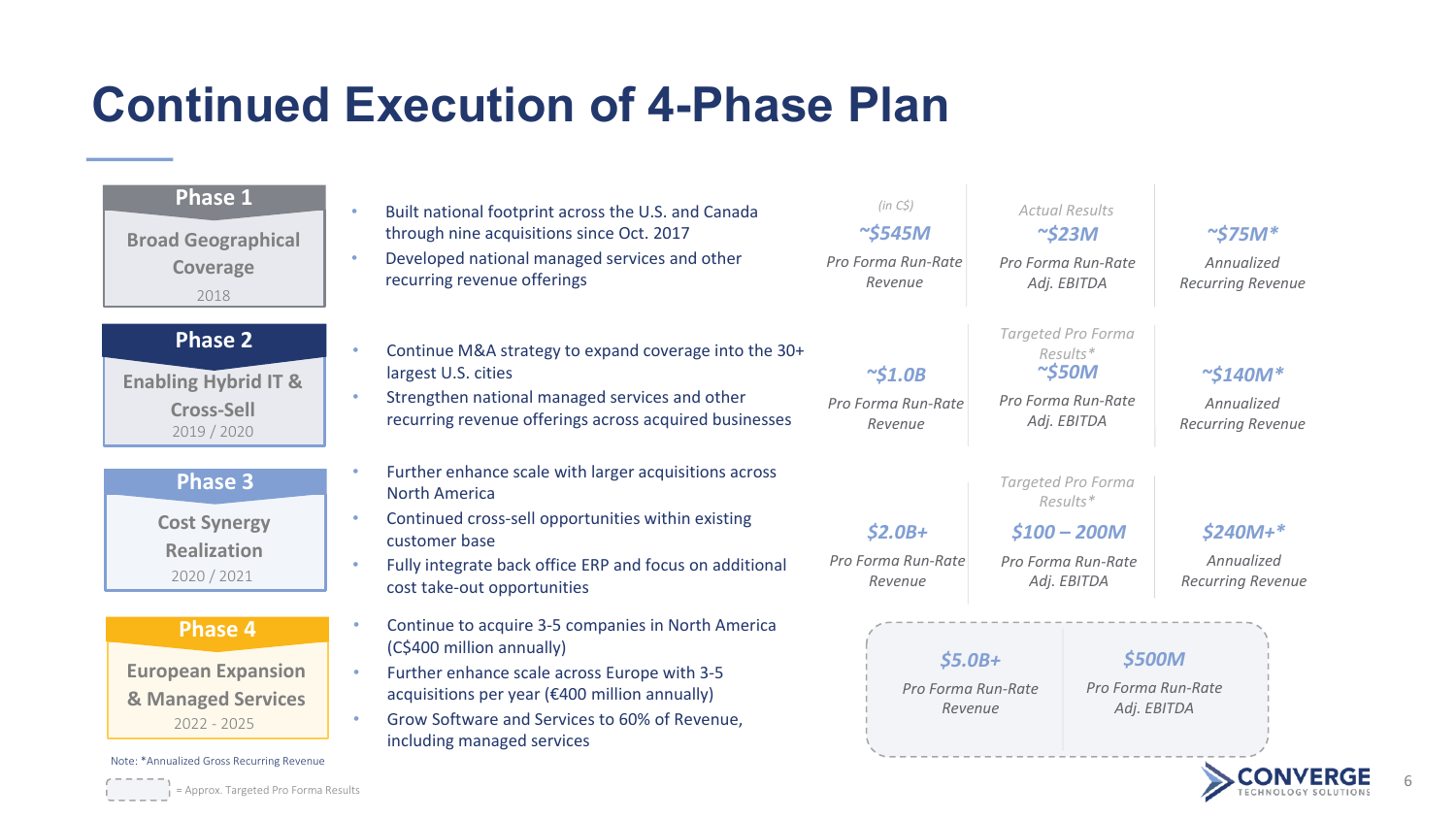

# **Thank You**

**Shaun Maine** Chief Executive Officer Shaun.Maine@convergetp.com **Matt Smith** Interim Chief Financial Officer Matt.Smith@convergetp.com

**Thomas Volk** Board Chair Thomas.Volk@convergetp.com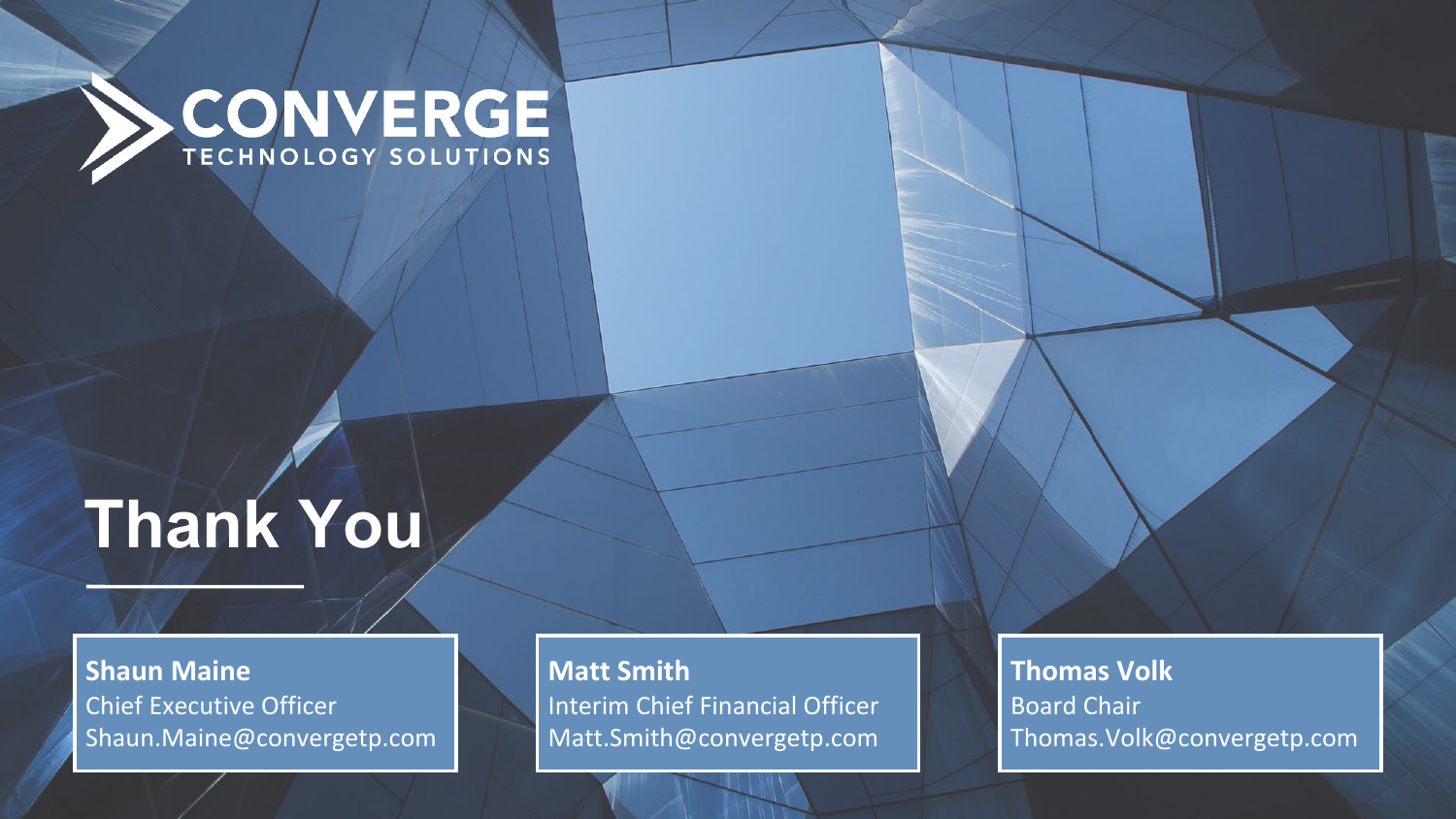## **Non-IFRS Measures Definitions**



This presentation refers to certain performance indicators including Adjusted EBITDA, Adjusted Free Cash Flow, Adjusted Free Cash Flow Conversion, Adjusted Net Income (Loss) and Adjusted Earnings per Share ("EPS"), Gross Revenue, and Organic Growth that do not have any standardized meaning prescribed by IFRS and may not be comparable to similar measures presented by other companies. Management believes that these measures are useful to most shareholders, creditors, and other stakeholders in analyzing the Company's operating results, and can highlight trends in its core business that may not otherwise be apparent when relying solely on IFRS financial measures. The Company also believes that securities analysts, investors and other interested parties frequently use non-IFRS measures in the evaluation of issuers.

#### Gross Revenue

• Gross revenue, which is a non-IFRS measurement, reflects the gross amount billed to customers, adjusted for amounts deferred or accrued. The Company believes gross revenue is a useful alternative financial metric to net revenue, the IFRS measure, as it better reflects volume fluctuations as compared to net revenue. Under the applicable IFRS 15 'principal vs agent' guidance, the principal records revenue on a gross basis and the agent records commission on a net basis.

#### Adjusted EBITDA

• Adjusted EBITDA represents net income (loss) or income adjusted to exclude amortization, depreciation, interest expense and finance costs, foreign exchange gains and losses, share-based compensation expense, income tax expense, and special charges. Adjusted EBITDA is not a recognized, defined, or standardized measure under IFRS. The Company's definition of Adjusted EBITDA will likely differ from that used by other companies and therefore comparability may be limited. Adjusted EBITDA should not be considered a substitute for or in isolation from measures prepared in accordance with IFRS.

#### Gross Revenue Organic Growth

• Gross revenue for organic growth is calculated as i) the actual gross revenue for companies owned by Converge for at least three months that is included in the Company's financial results for the current reporting period(s), plus ii) for those acquisitions that occurred after January 1 and that have been under Converge ownership for at least three months, the pro forma gross revenue contribution had they been owned for the full reporting period(s).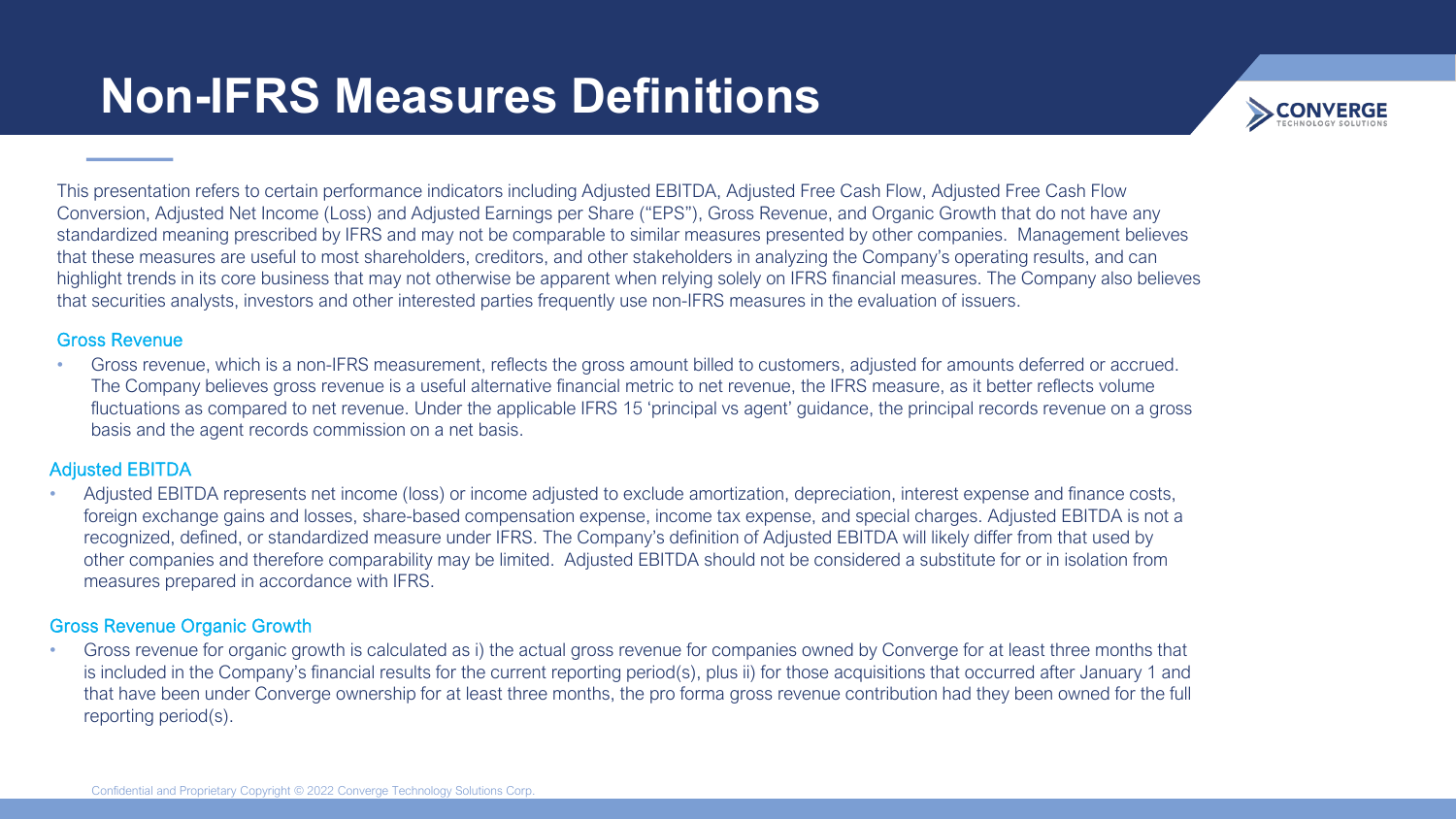

#### Adjusted Free Cash Flow and Adjusted Free Cash Flow Conversion

- The Company calculates Adjusted Free Cash Flow as Adjusted EBITDA less: (i) recurring capital expenditures ("Recurring Capex") and (ii) lease payments relating to the IFRS 16 lease liability ("IFRS 16 Lease Liability"). Management defines Recurring Capex as the actual capital expenditures which are required to maintain the Company's existing and ongoing operations in its normal course of business. Recurring Capex excludes one-time expenditures to support growth initiatives that the Company categorizes as non-recurring in nature.
- Adjusted Free Cash Flow is a useful measure that allows the Company to primarily identify how much pre-tax cash is available for continued investment in the business and for the Company's growth by acquisition strategy.
- Management also believes that Adjusted EBITDA is a good proxy for cash generation and as such, Adjusted Free Cash Flow Conversion is a useful metric that demonstrates that the rate at which the Company can convert Adjusted EBITDA to cash.

#### Adjusted Net Income (Loss) and Adjusted Earnings per Share ("EPS")

• Adjusted Net Income (Loss) represents net income (loss) adjusted to exclude special charges, amortization of acquired intangible assets, and share-based compensation. The Company believes that Adjusted Net Income (Loss) is a more useful measure than net income (loss) as it excludes the impact of one-time, non-cash and/or non-recurring items that are not reflective of Converge's underlying business performance. Adjusted EPS is calculated by dividing Adjusted Net Income (Loss) by the total weighted average shares outstanding on a basic and diluted basis.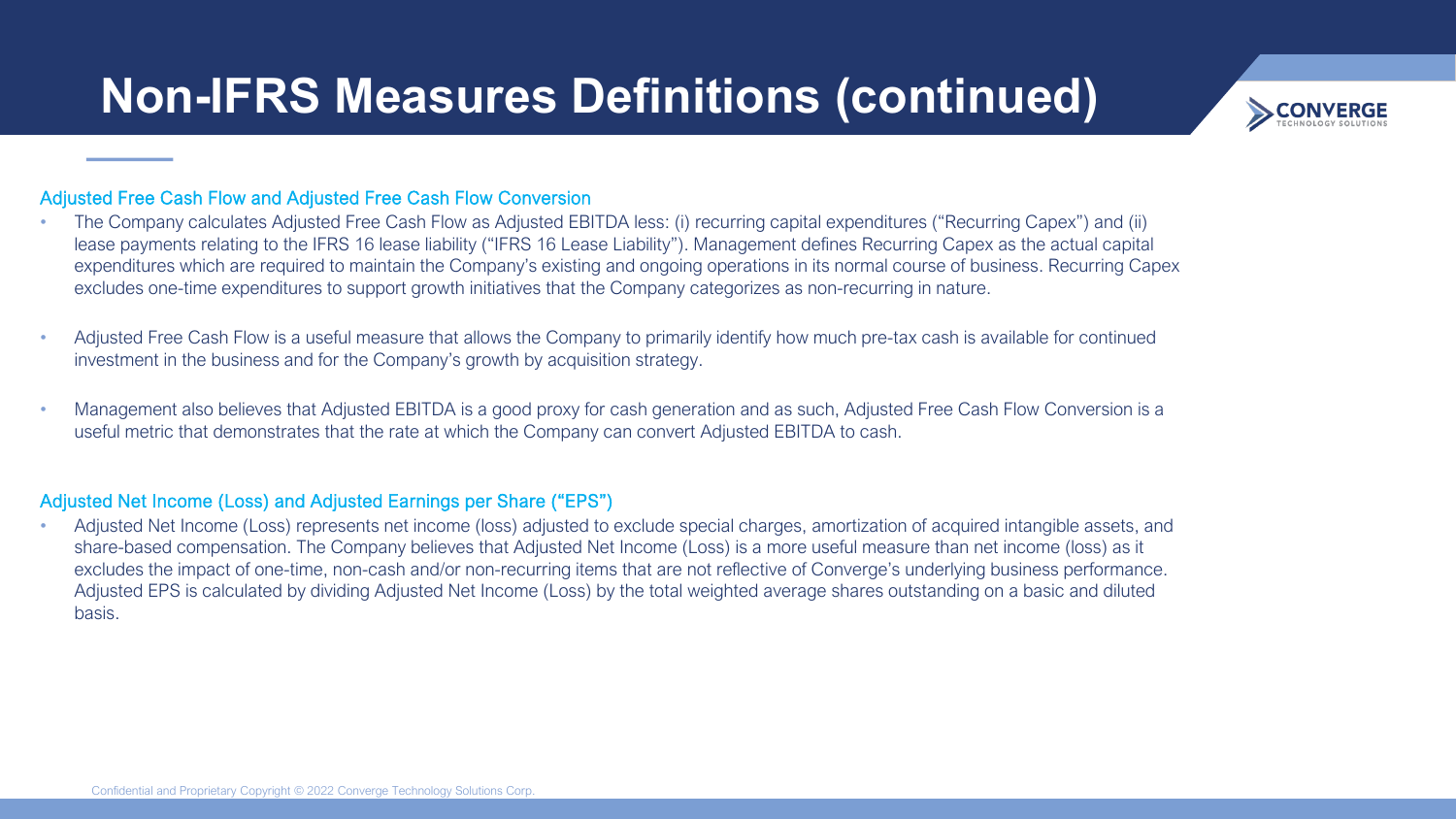### **Non-IFRS Measures & Reconciliation**



### **Adjusted EBITDA and Adjusted Free Cash Flow and Adjusted Free Cash Flow Conversion**

|                                           | 2021      | 2020     |
|-------------------------------------------|-----------|----------|
| Net income (loss) before taxes            | 23,974    | (2,501)  |
| Finance expense                           | 7,801     | 19,672   |
| Share-based compensation expense          | 2,325     |          |
| Depreciation and amortization             | 36,473    | 21,466   |
| Depreciation included in cost of sales    | 3,114     | 5,109    |
| Foreign exchange loss                     | 647       | 2,878    |
| PPP loan forgiveness                      | $\equiv$  | (1, 194) |
| <b>Special charges</b>                    | 19,701    | 15,063   |
| <b>Adjusted EBITDA</b>                    | 94,035    | 60,493   |
| <b>Recurring Capex</b>                    | (6, 310)  | (4,991)  |
| Payment of lease liabilities              | (10, 044) | (9,706)  |
| <b>Adjusted Free Cash Flow</b>            | 77,681    | 45,796   |
| <b>Adjusted Free Cash Flow Conversion</b> | 83%       | 76%      |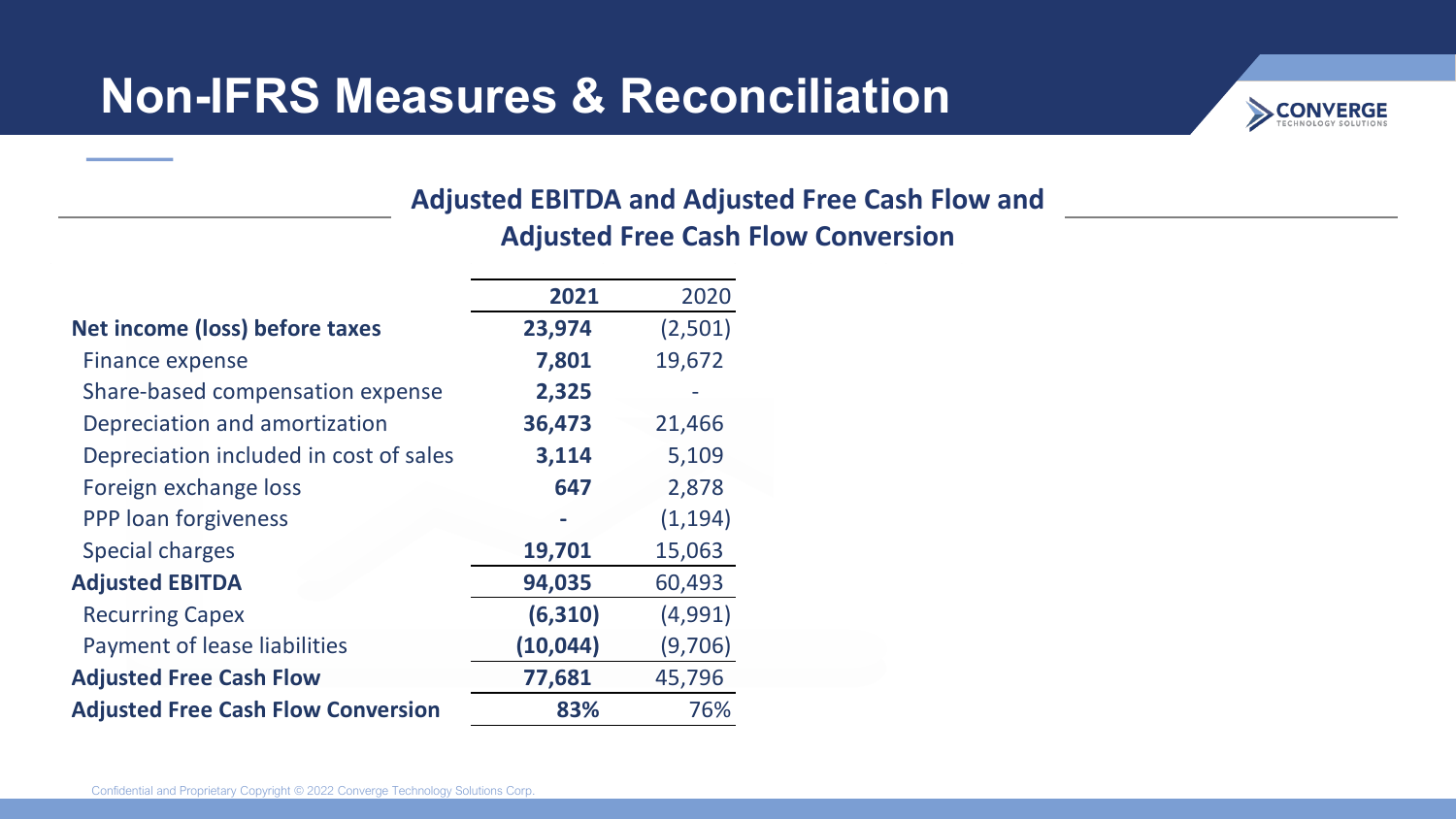## **Non-IFRS Measures & Reconciliation**



|                                          | 2021      | 2020      |
|------------------------------------------|-----------|-----------|
| Product                                  | 1,236,300 | 750,232   |
| <b>Managed services</b>                  | 84,961    | 58,949    |
| Third party and professional services    | 653,529   | 488,172   |
| <b>Gross revenue</b>                     | 1,974,790 | 1,297,353 |
| Adjustment for sales transacted as agent | 446,949   | 348,554   |
| <b>Net revenue</b>                       | 1,527,841 | 948,799   |

### **Organic Growth**

|                                                                | 2021      |
|----------------------------------------------------------------|-----------|
| <b>Gross revenue</b>                                           | 1,974,790 |
| Less: gross revenues of Companies below three months ownership | 1,693     |
| <b>Gross revenue included in actual results</b>                | 1,973,097 |
| Add: pro forma gross revenue                                   | 302,693   |
| <b>Gross revenue for organic growth</b>                        | 2,275,790 |
| Prior year pro forma gross revenues                            | 2,077,111 |
| <b>Organic Growth - \$</b>                                     | 198,679   |
| <b>Organic Growth - %</b>                                      | 9.6%      |